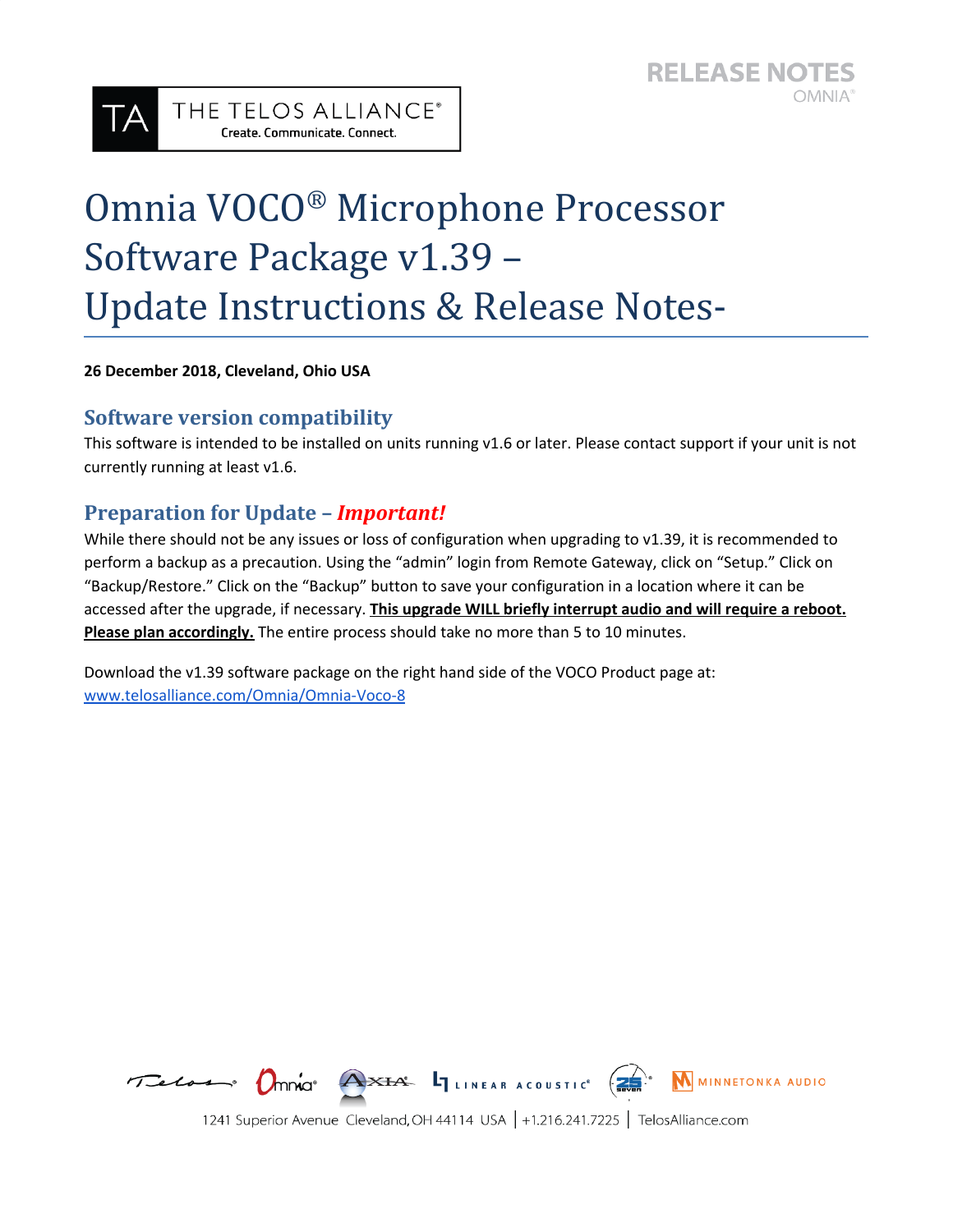## **Installation of New Software**

- 1. Download the v1.39 update file to your computer.
- 2. **UNZIP THE DOWNLOADED FILE** and place in the root directory of a (prefereably blank) USB drive (FAT32 and NTFS should both be supported).

| Control IP<br><b>Back</b><br>Headphone | AES67 IP<br>Settings<br>System |
|----------------------------------------|--------------------------------|
| <b>VERSION INFO:</b>                   |                                |
| Voco 8 Version 1.16                    |                                |
| Voco 8 Serial 99-0062                  |                                |
|                                        | Control MAC 00:22:4D:AE:C1:E3  |
| Livewire+/AES67 MAC 6C:E0:B0:00:02:70  |                                |
| Registered channels 8                  |                                |
|                                        |                                |
| Lock                                   | Turn Off<br>Reboot             |

3. Verify the version currently loaded on your VOCO unit: Navigate to "More…System." This update is intended for units running at least version 1.6. Insert the USB drive into the USB port on the front panel of your VOCO 8.

| USB inserted: Do you want to upgrade to ? |
|-------------------------------------------|
| Voco.8.v1.16                              |
| No thanks                                 |
|                                           |

4. The unit should detect the upgrade file and prompt you to select it for installation. Use the navigation control to highlight the upgrade file and press to select.

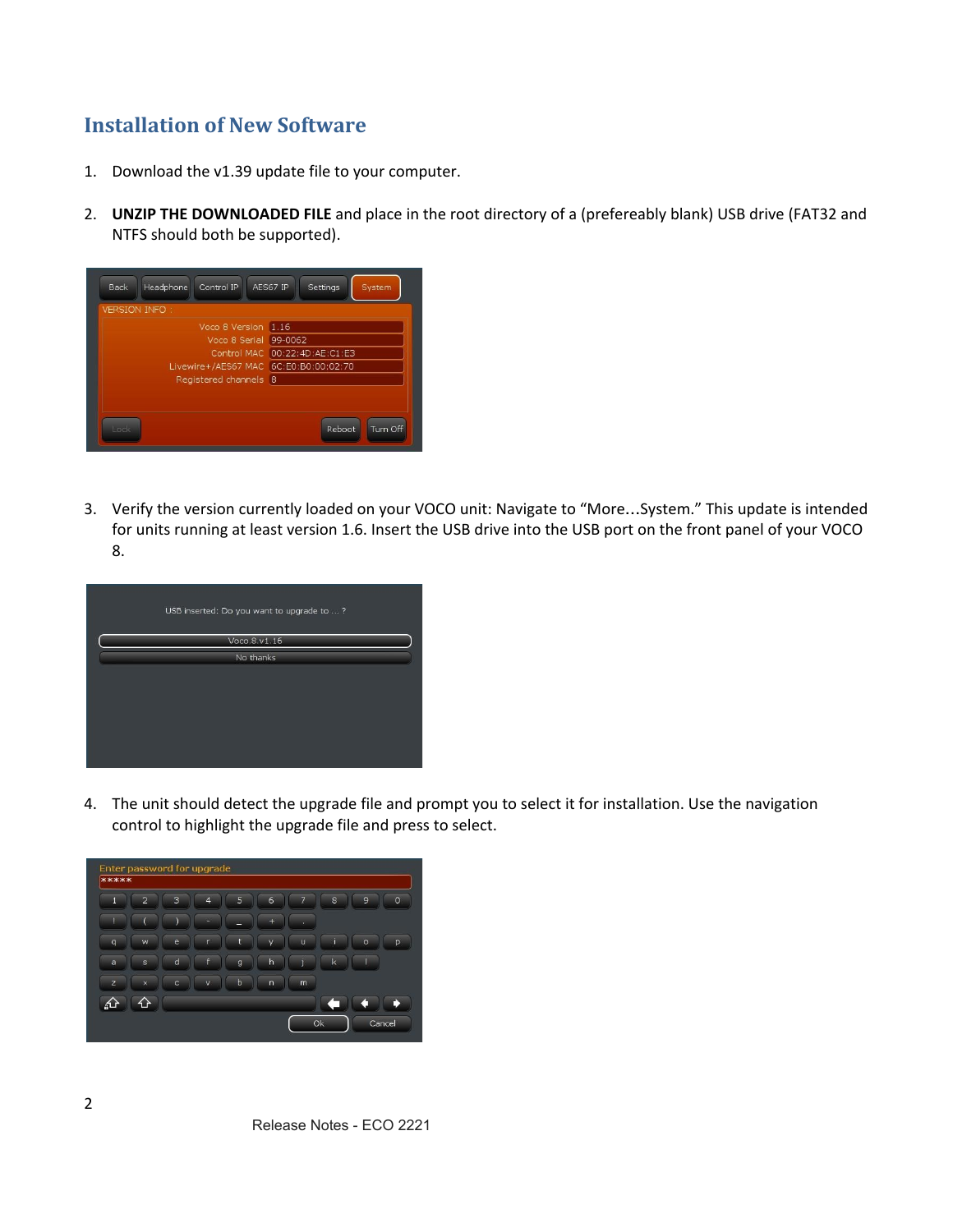5. After selecting the upgrade file, the unit will prompt for the admin password. Assuming it has not been changed, the default password is "admin." Enter the password using the navigation control and select "Ok."



The unit will begin the upgrade process with a check of upgrade file integrity.

| The USB stick you plugged contains Voco.8 version 1.16<br>You currently have version 1.16<br>Do you want to upgrade? |  |
|----------------------------------------------------------------------------------------------------------------------|--|
| Yes, I want to upgrade                                                                                               |  |
| No, cancel                                                                                                           |  |
|                                                                                                                      |  |
|                                                                                                                      |  |
|                                                                                                                      |  |
|                                                                                                                      |  |
|                                                                                                                      |  |
|                                                                                                                      |  |

6. After verifying upgrade file integrity and the currently installed version, the unit will prompt once again to confirm the upgrade. Use the navigation control to confirm or cancel.



Once the upgrade process has started, the unit will display messages indicating the status of the update. Wait for the updates to complete and **DO NOT** remove the USB stick until prompted.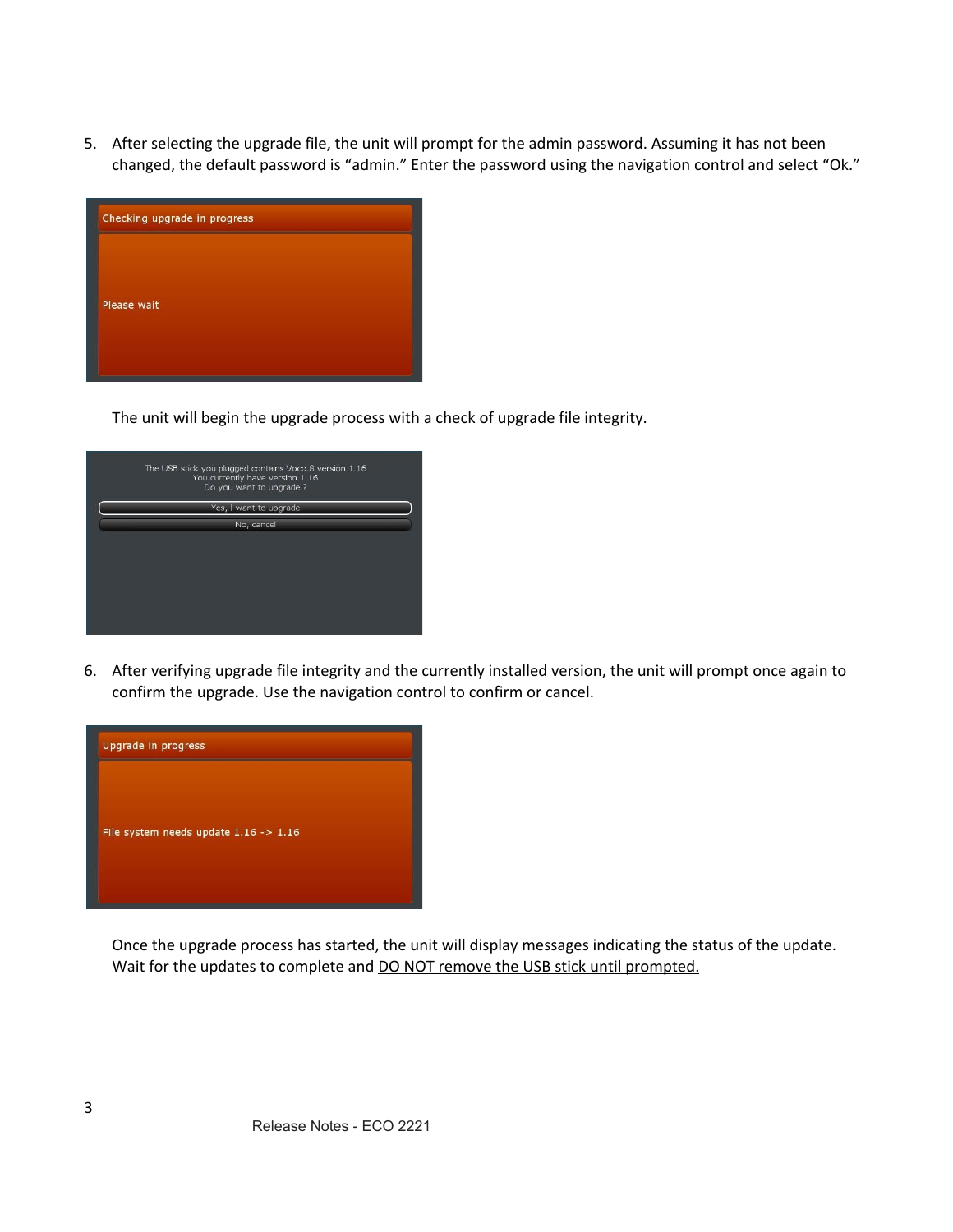

When the upgrade is complete, the unit will prompt to remove the USB stick. Remove the USB stick and use the navigation control to select "OK".

7. VOCO will now require a reboot. Use the navigation control to select the "Reboot" command.



Note: "Remote Gateway" software will need to be updated on any PCs used to control VOCO 8, as well. *Download the latest version from:*

*[https://www.telosalliance.com/images/The%20Telos%20Alliance%20Remote%20Gateway%20Installer%](https://www.telosalliance.com/images/The%20Telos%20Alliance%20Remote%20Gateway%20Installer%20-%202015-11-13.exe) [20-%202015-11-13.exe](https://www.telosalliance.com/images/The%20Telos%20Alliance%20Remote%20Gateway%20Installer%20-%202015-11-13.exe)*

## VOCO 8 1.39 Release Notes

#### **Correction to the implementation LVL, MTR, and LABL properties**

Prior to version 1.39 of VOCO 8 software the LVL, MTR, and LABL properties we improperly implemented. The implementation of these properties has been corrected in this release, and VOCO 8 now functions like all other Livewire devices.

## VOCO 8 1.15 Release Notes